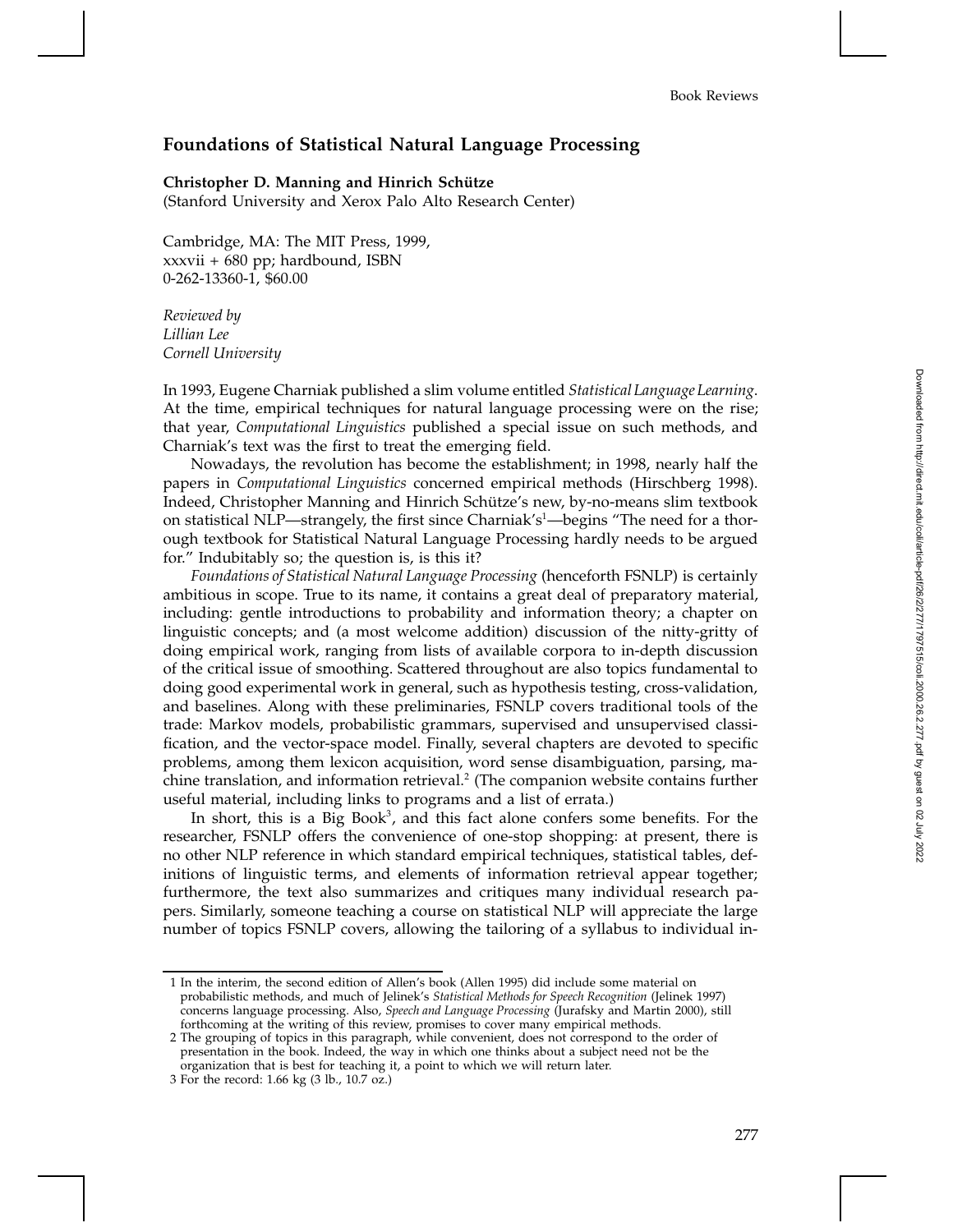## Computational Linguistics Volume 26, Number 2

terests. And for those entering the field, the book records "folklore" knowledge that is typically acquired only by word of mouth or bitter experience, such as techniques for coping with computational underflow. The abundance of numerical examples and pointers to related references will also be of use.

Of course, encyclopedias cover many subjects, too; a good text not only contains information, but arranges it in an edifying way. In organizing the book, the authors have "decided against attempting to present Statistical NLP as homogeneous in terms of mathematical tools and theories" (p. *xxx*), asserting that a unified theory, though desirable, does not currently exist. As a result, instead of the ternary structure implied by the third paragraph above—background, theory, applications—fundamentals appear on a need-to-know basis. For example, the key concept of separating training and test data (failure to do so being regarded in the community as a "cardinal sin" [p. 206]) appears as a subsection of the chapter on *n*-gram language modeling. It is therefore imperative that the "road map" section (p. *xxxv*) be read carefully.

This design decision enables the authors to place attractive yet accessible topics early in the book. For instance, word sense disambiguation, a problem students seem to find quite intuitive, is presented a full two chapters before hidden Markov models, even though HMM's are considered a basic technology in statistical NLP. Two benefits accrue to those who are developing courses: students not only receive a more gentle (and, arguably, appetizing) introduction to the field, but can start course projects earlier, which instructors will recognize as a nontrivial point.

However, the lack of an underlying set of principles driving the presentation has the unfortunate consequence of obscuring some important connections. For example, classification is not treated in a unified way: Chapter 7 introduces two supervised classification algorithms, but several popular and important techniques, including decision trees and *k*-nearest-neighbor, are deferred until Chapter 16. Although both chapters include cross-references, the text's organization blocks detailed analysis of these algorithms as a whole; for instance, the results of Mooney's (1996) comparison experiments simply cannot be discussed. Clustering (unsupervised classification) undergoes the same disjointed treatment, appearing both in Chapter 7 and 14.

On a related note, the level of mathematical detail fluctuates in certain places. In general, the book tends to present helpful calculations; however, some derivations that would provide crucial motivation and clarification have been omitted. A salient example is (the several versions of) the EM algorithm, a general technique for parameter estimation that manifests itself, in different guises, in many areas of statistical NLP. The book's suppression of computational steps in its presentations, combined with some unfortunate typographical errors, risks leaving the reader with neither the ability nor the confidence to develop EM formulations in his or her own work.

Finally, if FSNLP had been organized around a set of theories, it could have been more focused. In part, this is because it could have been more selective in its choice of research paper summaries. Of the many recent publications covered, some are surely, sadly, not destined to make a substantive impact on the field. The book also occasionally exhibits excessive reluctance to extract principles. One example of this reticence is its treatment of the work of Chelba and Jelinek (1998); although the text hails this paper as "the first clear demonstration of a probabilistic parser outperforming a trigram model" (p. 457), it does not discuss what features of the algorithm lead to its superior results.

Implicit in all of these comments is the belief that a mathematical foundation for statistical natural language processing can exist and will eventually develop. The authors, as cited above, maintain that this is not currently the case, and they might well be right. But in considering the contents of FSNLP, one senses that perhaps already